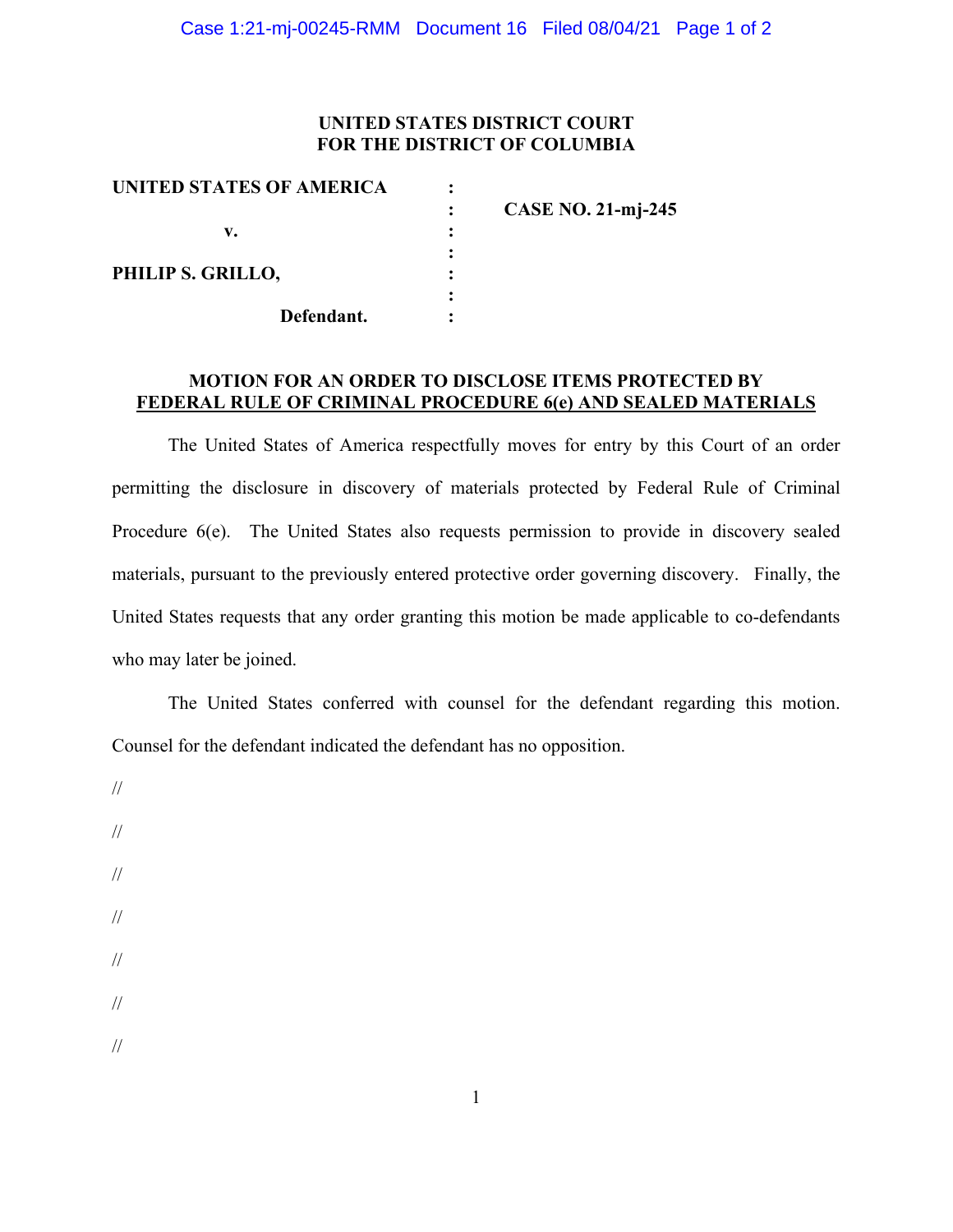WHEREFORE, the United States respectfully requests an order authorizing the disclosure

in discovery of the materials described above.

Respectfully submitted,

CHANNING D. PHILLIPS Acting United States Attorney D.C. Bar No. 415793

By: /s/ *Christine M. Macey* CHRISTINE M. MACEY Assistant United States Attorney D.C. Bar No. 1010730 555 4th Street, N.W., Room 5243 Washington, D.C. 20530 (202) 252-7058 Christine.Macey@usdoj.gov